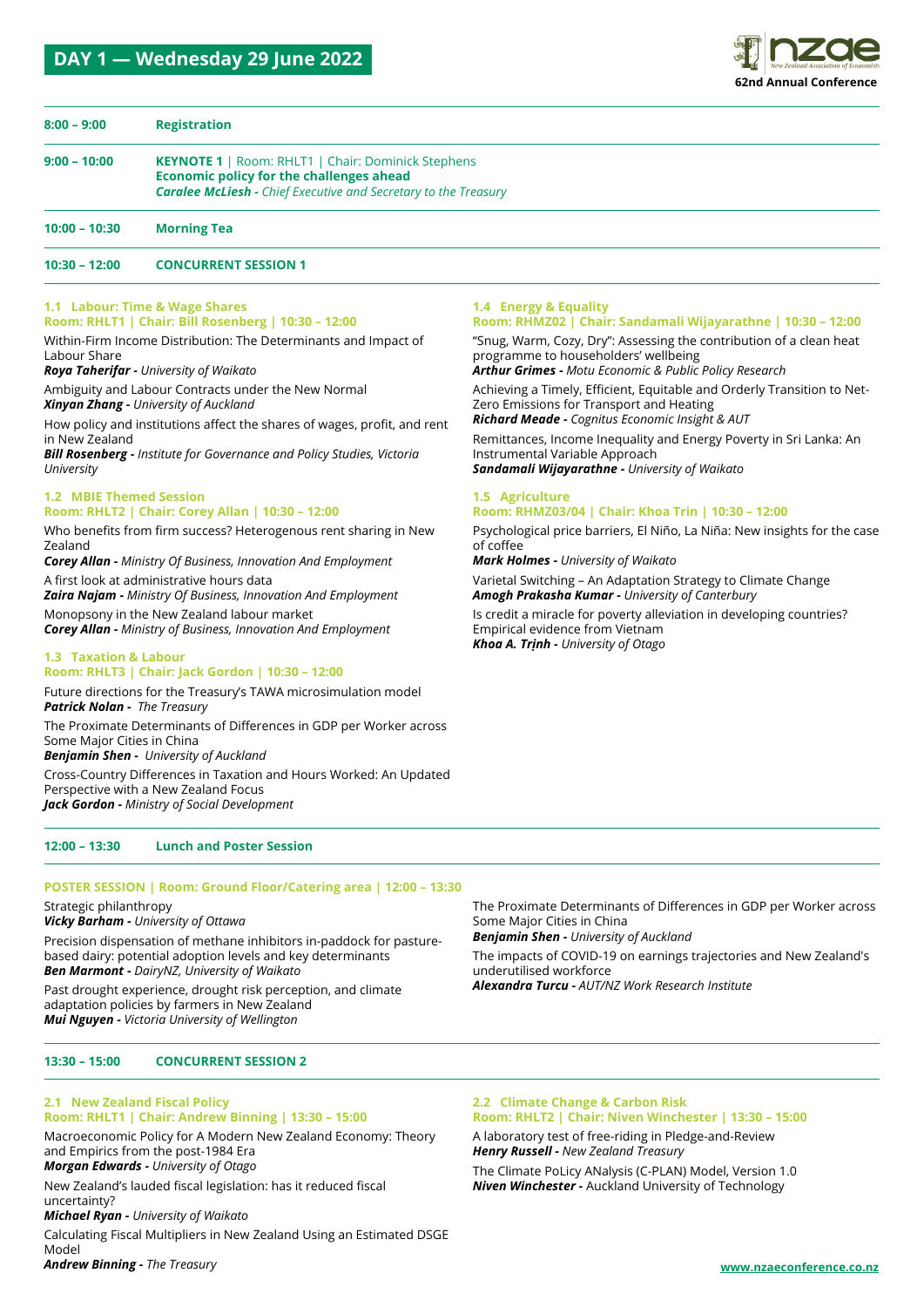### **2.3 Treasury Themed Session Room: RHLT3 | Chair: Tim Hughes | 13:30 – 15:00**

Trends in indicators of wellbeing, 2000-2020

*Tim Hughes - The Treasury*

Wellbeing in New Zealand: A Population Segmentation Analysis *Hien Nguyen - The Treasury*

Understanding child poverty measurement in New Zealand using a clustering approach

*Meghan Stephens - The Treasury*

Households Distributional Impacts of NZ Emission Trading Scheme Carbon Prices *Cory Davis - The Treasury*

**2.4 Labour: Worker Skills**

**Room: RHMZ02 | Chair: Alexander Plum | 13:30 – 15:00**

Worker Skill Composition, Competition and Innovation *Yeirae Rho - University of Auckland*

The AI Revolution with 21st Century Skills: Implications for Wage Inequality and Technical Change

*Rachael Grant - Reserve Bank Of New Zealand*

Skills, Economic Crises and the Labour Market *Alexander Plum - AUT/NZ Work Research Institute*

**15:00 – 15:30 Afternoon Tea**

### **15:30 – 17:00 CONCURRENT SESSION 3**

#### **3.1 AERU Themed Session Room: RHLT1 | Chair: Caroline Saunders | 15:30 – 17:00**

60th Anniversary of the AERU; Research to enhance New Zealand's wellbeing

*Caroline Saunders - Lincoln University*

Science, Knowledge, Mātauranga and Wellbeing *Paul Dalziel - AERU, Lincoln University*

The AERU – new directions in climate change research *Anita Wreford - Lincoln University*

### **3.2 Urban Planning & Infrastructure Room: RHLT3 | Chair: Stuart Donovan | 15:30 – 17:00**

A new 'Henry George Theorem' for NZ's urban policy needs *Chris Parker - The Treasury*

Investment gap or efficiency gap? Infrastructure investment costs in New Zealand

*Peter Nunns - NZ Infrastructure Commission*

Cities with forking paths? Agglomeration economies in New Zealand 1976-2018

*Stuart Donovan - Veitch Lister Consulting*

### **3.3 Household Expenditure Room: RHMZ02 | Chair: Yvonne Wang | 15:30 – 17:00**

An Economic Security Index for New Zealand: A Descriptive Analysis *Dawnelle Clyne - University of Auckland*

Searching for the Hidden Poor: An Expenditure-based Approach to Measuring Child Poverty in New Zealand

*Yvonne Wang - The Treasury*

Associations between household expenditures and long-term conditions using administrative data with combined machine learning models

*Nhung Nghiem - University of Otago*

### **2.5 Gender & Income Room: RHMZ03/04 | Chair: Livvy Mitchell | 13:30 – 15:00**

Gendered parenting and the intergenerational transmission of gender stereotypes: Evidence from the GUINZ survey *Livvy Mitchell - Auckland University of Technology*

Measuring and Decomposing the Income Mobility of Individuals in New Zealand: Evidence from Administrative Data *Nazila Alinaghi - Victoria University of Wellington*

Two sides of the shakes – gender differentiated income outcomes of the Canterbury Earthquakes *Timothy Wilson - Te Herenga Waka—Victoria University of Wellington*

### **2.6 Migrant Workers Room: RHMZ05/06 | Chair: Linda Tran | 13:30 – 15:00**

Migration, Remittances and Cooking Fuel Usage in Sri Lanka: The Mediating Role of Household Wealth *Sandamali Wijayarathne - University of Waikato*

Missing migrants: Border closures as a labor supply shock *Lynda Sanderson - New Zealand Productivity Commission* The Pacific workforce and the impact of COVID-19 *Linda Tran - Auckland University of Technology*

### **3.4 Transport & Tourism Room: RHMZ03/04 | Chair: Sophie Zhang | 15:30 – 17:00**

Forecasting tourist arrivals using Bayesian Structural Time Series *Sean Kimpton, Antony Andrews - Auckland University of Technology* Feasibility Analysis of Diesel-Hybrid Trucks in New Zealand *Mingyue Selena Sheng - The University of Auckland*

The effect of predatory pricing in the American airline market on consumer surplus

*Sophie Zhang - Auckland University of Technology*

### **3.5 Digital Platforms & Social Media Room: RHMZ05/06 | Chair: Kambiz Borna | 15:30 – 17:00**

Privacy on a platform *Danny Kwon - University of Auckland* Social Media and the Evolution of Vaccine Preferences During the Covid-19 Pandemic *Robbie Maris - The University of Waikato*

Representation of Financial Time Series Data in a Virtual Geographic Environment *Kambiz Borna - Unitec Institute of Technology*

**17:30 – 18:30 Welcome Function** | Venue: Victoria University of Wellington (Conference Venue) *hosted by the Agribusiness and Economics Research Unit – Lincoln University*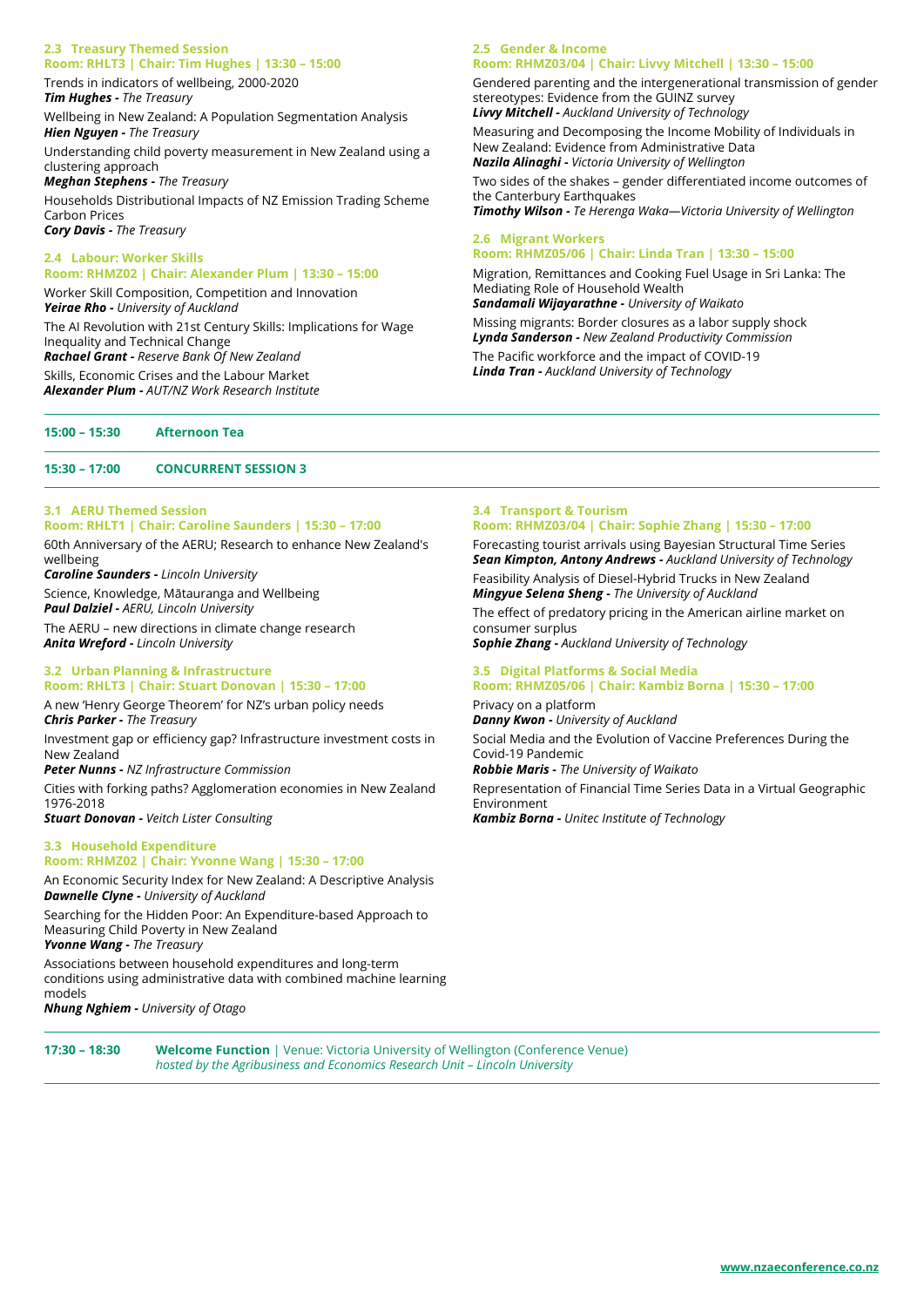

### **9:00 – 10:30 KEYNOTE 2** | Room: RHLT1 (Via Video link) *Lee Ohanian, Professor of Economics, University of California, Los Angeles*

### **10:30 – 11:00 Morning Tea**

### **11:00 – 12:30 CONCURRENT SESSION 4**

### **4.1 Child Care & Education**

**Room: RHLT1 | Chair: Jaimie Monk | 11:00 – 12:30** The effect of screen time on child behaviour problems: an instrumental variable approach

*Jaimie Monk - Victoria University of Wellington* Raising the Age of Care

*Eyal Apatov - Oranga Tamariki - Ministry For Children*

Building on strengths: Evidence on educational pathways that benefit Māori students with different aptitudes *Shannon Minehan - Motu Economic & Public Policy Research*

#### **4.2 Firm Performance Room: RHLT3 | Chair: Viv Hall | 11:00 – 12:30**

Business practices, dynamic capabilities and firm performance in New Zealand II: unpacking the black box *Tim Ng - The Treasury*

Do dynamics and performance differ between Māori firms and non-Māori firms?

*Lucas Chen - The Treasury*

A boosted HP filter for New Zealand business cycle analysis? *Viv Hall - Victoria University of Wellington*

#### **4.3 Commerce Commission Room: RHLT2 | Chair: Josh Finegan | 11:00 – 12:30**

Using laboratory experiments to understand consumer decisionmaking in the retail grocery sector *Steven James Tucker - University of Waikato and Waikato Experimental Economics Laboratory*

*Josh Finegan - Commerce Commission* Asset Stranding in Regulated Markets *Diego Villalobos - Commerce Commission*

*Sam Thornton - Commerce Commission*

### **4.4 Housing and Health**

#### **Room: RHMZ02 | Chair: Graham Squires | 11:00 – 12:30**

Reverse mortgages in New Zealand: financing fun for the rich or survival for the poor?

*Graham Squires - Massey University* The Effect of a Desirable School Zone on Housing Prices *Peng Sun - University of Canterbury*

A replication of "Inequality and Mortality: Long-run Evidence from A Panel of Countries"

*Weilun (Allen) Wu - University of Canterbury*

### **4.5 Health Care**

### **Room: RHMZ03/04 | Chair: Gail Duncan | 11:00 – 12:30** Evaluating hospital performance

*Thomas Schober - AUT/NZ Work Research Institute* Valuing mortality related consequences of Pandemic against public health measures taken during the Pandemic

*Gail Duncan - Independent Economic Researche*

# **12:30 – 13:15 Lunch 13:15 – 14:00 AGM** | Room: RHMZ03 **14:00 – 15:30 CONCURRENT SESSION 5**

### **5.1 Wealth & Housing**

### **Room: RHLT1 | Chair: Peter Nunns | 14:00 – 15:30**

The Wealth Ladder: House Prices and Wealth Inequality in New Zealand

*Luke Symes - The Treasury*

Intergenerational Wealth Effects of House Price Changes *James Graham - University of Sydney* The decline of housing supply in New Zealand, 1930-2018 *Peter Nunns - NZ Infrastructure Commission*

*Nadine Dodge - NZ Infrastructure Commission*

### **5.2 Ministry of Transport: Transport Emissions Pathways and Impacts**

## **Room: RHLT2 | Chair: Joanne Leung | 14:00 – 15:30**

Transport pathway to net zero *Mieke Welvaert - Ministry Of Transport*

Transport access and equity *Joshua Lee- Ministry of Transport*

Economic and emissions impacts of biofuels policy options: An MDG6NZ dynamic CGE analysis *John Ballingall - Sense Partners*

### **5.3 Wellbeing**

### **Room: RHLT3 | Chair: Conal Smith | 14:00 – 15:30**

Livelihood Goals and Its Impact on Livelihood Strategy in Rural China *Chen Chen - Lincoln University*

Valuing Wellbeing Outcomes: Cost-wellbeing analysis of housing outcomes in the New Zealand General Social Survey *Caitlin Davies - Financial Markets Authority & Kotata Insights*

Estimating the value of Olympic Success *Conal Smith - Kotata Insight*

### **5.4 Forecasting**

### **Room: RHMZ02 | Chair: Kirdan Lees | 14:00 – 15:30** Dwelling Projection Model

*Yong Srun Vann, Greg Carstens - Hamilton City Council* Forecasting House Prices in New Zealand with Mixed Frequency Data *Murat Ozbilgin - The Treasury*

Shocking stories from uncertain times: tracing the impact of uncertainty on the New Zealand economy *Kirdan Lees - Sense Partners*